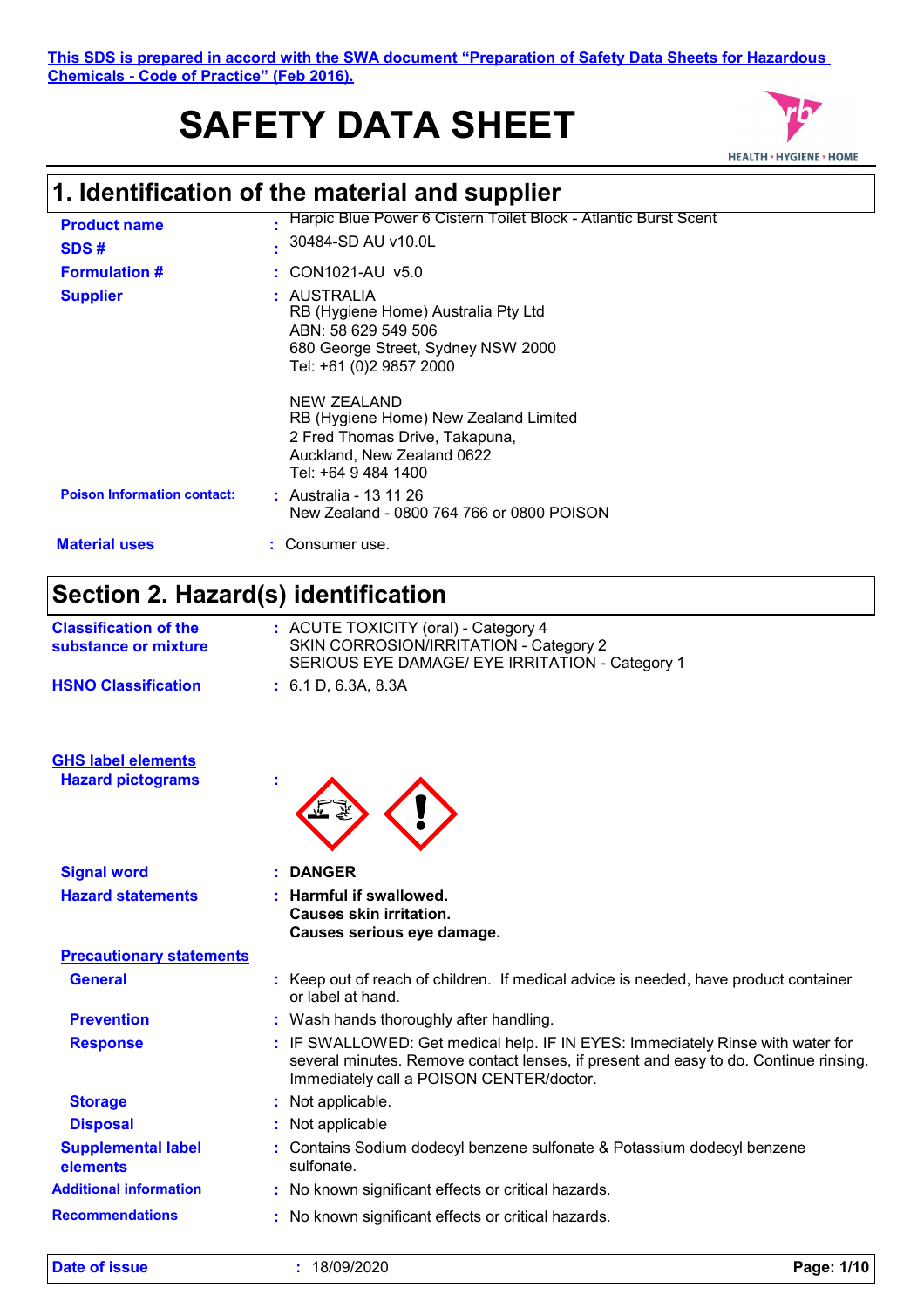### **Section 2. Hazard(s) identification**

**Recommendations** : No known significant effects or critical hazards.

**Other hazards which do not :** None known. **result in classification**

### **Section 3. Composition and ingredient information**

**Substance/mixture :**

: Mixture

| <b>Ingredient name</b>                         | $%$ (w/w)       | <b>CAS number</b> |
|------------------------------------------------|-----------------|-------------------|
| sodium dodecylbenzenesulfonate                 | 1≥10 - ≤30      | 25155-30-0        |
| Benzenesulfonic acid, dodecyl-, potassium salt | $\geq 10 - 530$ | 27177-77-1        |

 **Other Non-hazardous ingredients to 100%**

**Occupational exposure limits, if available, are listed in Section 8.**

### **Section 4. First aid measures**

| <b>Description of necessary first aid measures</b> |                                                                                                                                                                                                                                                                                                                                                                                                                                                                                                                                                                                                                                                                                                                                                                                                                                                                                                               |  |  |  |
|----------------------------------------------------|---------------------------------------------------------------------------------------------------------------------------------------------------------------------------------------------------------------------------------------------------------------------------------------------------------------------------------------------------------------------------------------------------------------------------------------------------------------------------------------------------------------------------------------------------------------------------------------------------------------------------------------------------------------------------------------------------------------------------------------------------------------------------------------------------------------------------------------------------------------------------------------------------------------|--|--|--|
| <b>Eye contact</b>                                 | : Get medical attention immediately. Call a poison center or physician. Immediately<br>flush eyes with plenty of water, occasionally lifting the upper and lower eyelids.<br>Check for and remove any contact lenses. Continue to rinse for at least 10 minutes.<br>Chemical burns must be treated promptly by a physician.                                                                                                                                                                                                                                                                                                                                                                                                                                                                                                                                                                                   |  |  |  |
| <b>Inhalation</b>                                  | Get medical attention immediately. Call a poison center or physician. Remove<br>victim to fresh air and keep at rest in a position comfortable for breathing. If it is<br>suspected that fumes are still present, the rescuer should wear an appropriate mask<br>or self-contained breathing apparatus. If not breathing, if breathing is irregular or if<br>respiratory arrest occurs, provide artificial respiration or oxygen by trained personnel.<br>It may be dangerous to the person providing aid to give mouth-to-mouth<br>resuscitation. If unconscious, place in recovery position and get medical attention<br>immediately. Maintain an open airway. Loosen tight clothing such as a collar, tie,<br>belt or waistband. In case of inhalation of decomposition products in a fire,<br>symptoms may be delayed. The exposed person may need to be kept under<br>medical surveillance for 48 hours. |  |  |  |
| <b>Skin contact</b>                                | : Get medical attention immediately. Call a poison center or physician. Flush<br>contaminated skin with plenty of water. Remove contaminated clothing and shoes.<br>Wash contaminated clothing thoroughly with water before removing it, or wear<br>gloves. Continue to rinse for at least 10 minutes. Chemical burns must be treated<br>promptly by a physician. Wash clothing before reuse. Clean shoes thoroughly<br>before reuse.                                                                                                                                                                                                                                                                                                                                                                                                                                                                         |  |  |  |
| <b>Ingestion</b>                                   | : Get medical attention immediately. Call a poison center or physician. Wash out<br>mouth with water. Remove dentures if any. Remove victim to fresh air and keep at<br>rest in a position comfortable for breathing. If material has been swallowed and the<br>exposed person is conscious, give small quantities of water to drink. Stop if the<br>exposed person feels sick as vomiting may be dangerous. Do not induce vomiting<br>unless directed to do so by medical personnel. If vomiting occurs, the head should<br>be kept low so that vomit does not enter the lungs. Chemical burns must be treated<br>promptly by a physician. Never give anything by mouth to an unconscious person.<br>If unconscious, place in recovery position and get medical attention immediately.<br>Maintain an open airway. Loosen tight clothing such as a collar, tie, belt or<br>waistband.                        |  |  |  |

| Most important symptoms/effects, acute and delayed |                                                     |            |  |
|----------------------------------------------------|-----------------------------------------------------|------------|--|
| <b>Potential acute health effects</b>              |                                                     |            |  |
| <b>Eye contact</b>                                 | : Causes serious eye damage.                        |            |  |
| <b>Inhalation</b>                                  | : No known significant effects or critical hazards. |            |  |
| <b>Skin contact</b>                                | : Causes skin irritation.                           |            |  |
| <b>Ingestion</b>                                   | : Harmful if swallowed.                             |            |  |
| Date of issue                                      | 18/09/2020                                          | Page: 2/10 |  |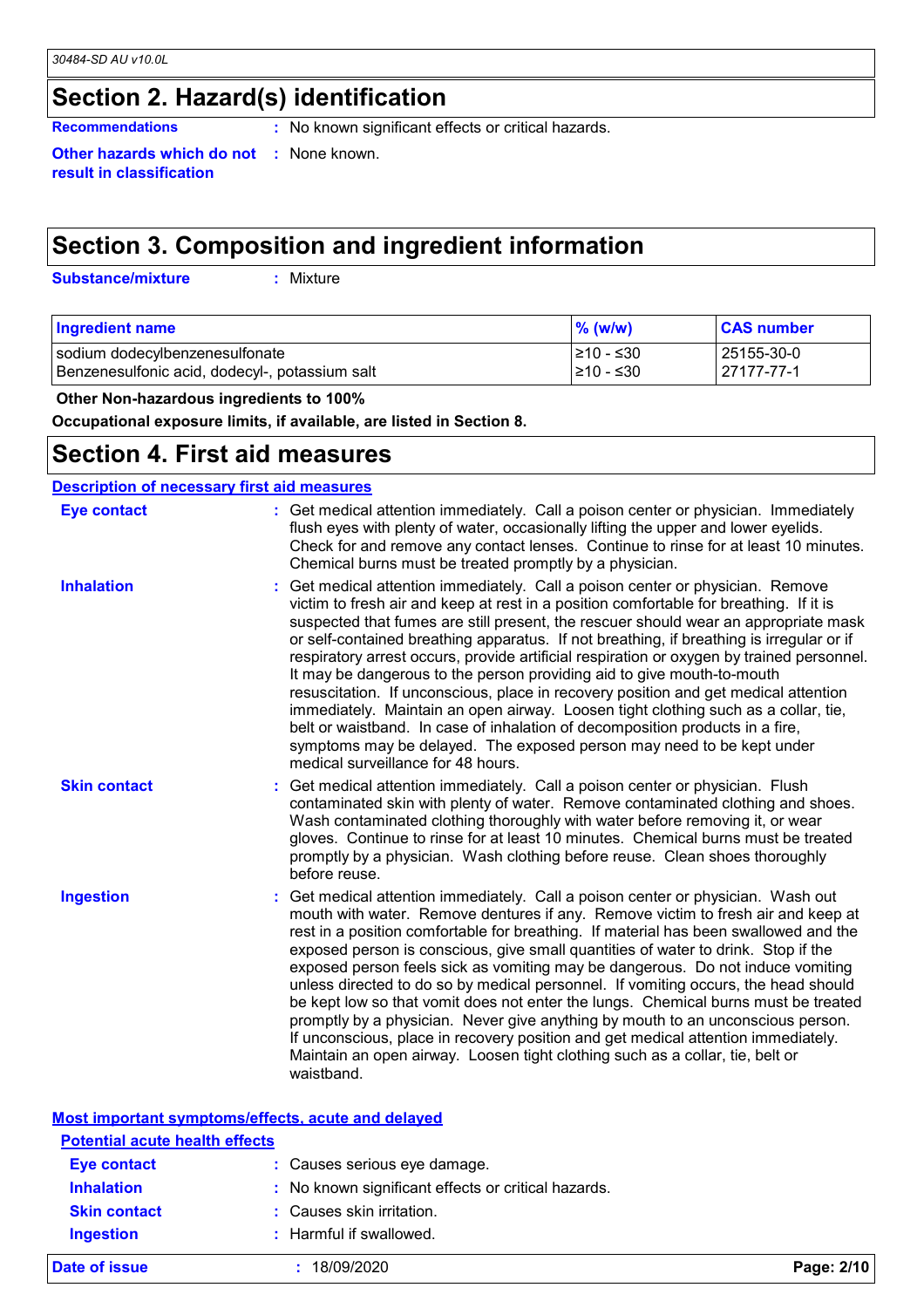### **Section 4. First aid measures**

#### **Over-exposure signs/symptoms**

| Eye contact                       | : Adverse symptoms may include the following:<br>pain<br>watering<br>redness                                                                                                                                                                                                                                                                                                                                    |
|-----------------------------------|-----------------------------------------------------------------------------------------------------------------------------------------------------------------------------------------------------------------------------------------------------------------------------------------------------------------------------------------------------------------------------------------------------------------|
| <b>Inhalation</b>                 | : No specific data.                                                                                                                                                                                                                                                                                                                                                                                             |
| <b>Skin contact</b>               | : Adverse symptoms may include the following:<br>pain or irritation<br>redness<br>blistering may occur                                                                                                                                                                                                                                                                                                          |
| <b>Ingestion</b>                  | : Adverse symptoms may include the following:<br>stomach pains                                                                                                                                                                                                                                                                                                                                                  |
|                                   | Indication of immediate medical attention and special treatment needed, if necessary                                                                                                                                                                                                                                                                                                                            |
| <b>Notes to physician</b>         | : In case of inhalation of decomposition products in a fire, symptoms may be delayed.<br>The exposed person may need to be kept under medical surveillance for 48 hours.                                                                                                                                                                                                                                        |
| <b>Specific treatments</b>        | : No specific treatment.                                                                                                                                                                                                                                                                                                                                                                                        |
| <b>Protection of first-aiders</b> | : No action shall be taken involving any personal risk or without suitable training. If it<br>is suspected that fumes are still present, the rescuer should wear an appropriate<br>mask or self-contained breathing apparatus. It may be dangerous to the person<br>providing aid to give mouth-to-mouth resuscitation. Wash contaminated clothing<br>thoroughly with water before removing it, or wear gloves. |

**See toxicological information (Section 11)**

### **Section 5. Fire-fighting measures**

| <b>Extinguishing media</b><br><b>Suitable extinguishing</b><br>: Use an extinguishing agent suitable for the surrounding fire.<br>media<br>: None known.<br><b>Unsuitable extinguishing</b><br>media                                                          |  |
|---------------------------------------------------------------------------------------------------------------------------------------------------------------------------------------------------------------------------------------------------------------|--|
|                                                                                                                                                                                                                                                               |  |
|                                                                                                                                                                                                                                                               |  |
|                                                                                                                                                                                                                                                               |  |
| <b>Specific hazards arising</b><br>: No specific fire or explosion hazard.<br>from the chemical                                                                                                                                                               |  |
| <b>Hazardous thermal</b><br>: No specific data.<br>decomposition products                                                                                                                                                                                     |  |
| : Promptly isolate the scene by removing all persons from the vicinity of the incident if<br><b>Special protective actions</b><br>there is a fire. No action shall be taken involving any personal risk or without<br>for fire-fighters<br>suitable training. |  |
| : Fire-fighters should wear appropriate protective equipment and self-contained<br><b>Special protective actions</b><br>breathing apparatus (SCBA) with a full face-piece operated in positive pressure<br>for fire-fighters<br>mode.                         |  |

### **Section 6. Accidental release measures**

**Personal precautions, protective equipment and emergency procedures :** No action shall be taken involving any personal risk or without suitable training. Evacuate surrounding areas. Keep unnecessary and unprotected personnel from entering. Do not touch or walk through spilled material. Provide adequate ventilation. Wear appropriate respirator when ventilation is inadequate. Put on appropriate personal protective equipment. **For non-emergency personnel For emergency responders :** If specialized clothing is required to deal with the spillage, take note of any information in Section 8 on suitable and unsuitable materials. See also the information in "For non-emergency personnel". **Date of issue :** 18/09/2020 **Page: 3/10**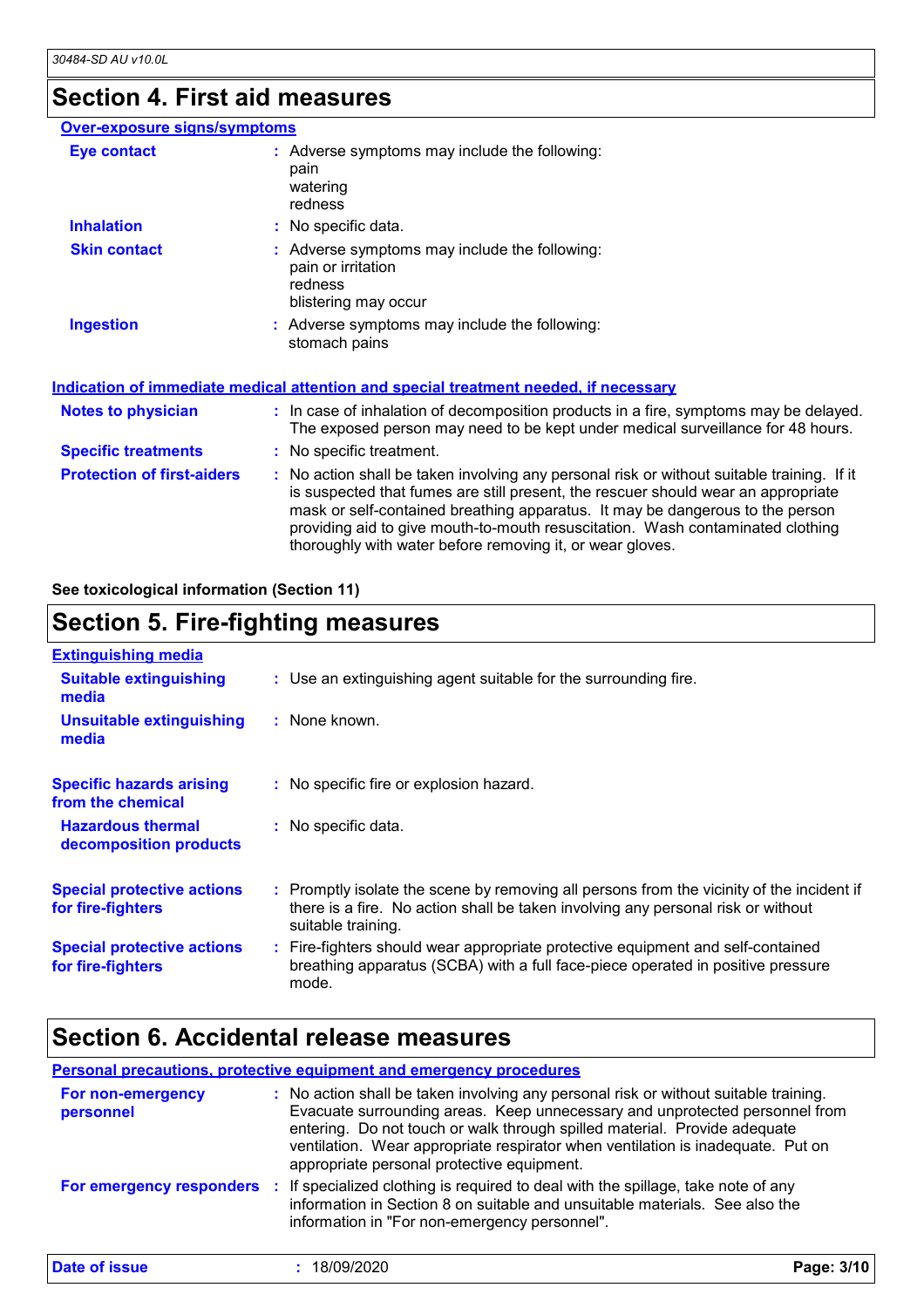### **Section 6. Accidental release measures**

| <b>Environmental precautions</b>                             | : Avoid dispersal of spilled material and runoff and contact with soil, waterways,<br>drains and sewers. Inform the relevant authorities if the product has caused<br>environmental pollution (sewers, waterways, soil or air).                                                                                                                                                                                                                    |
|--------------------------------------------------------------|----------------------------------------------------------------------------------------------------------------------------------------------------------------------------------------------------------------------------------------------------------------------------------------------------------------------------------------------------------------------------------------------------------------------------------------------------|
| <b>Methods and materials for containment and cleaning up</b> |                                                                                                                                                                                                                                                                                                                                                                                                                                                    |
| <b>Small spill</b>                                           | : Move containers from spill area. Avoid dust generation. Using a vacuum with<br>HEPA filter will reduce dust dispersal. Place spilled material in a designated,<br>labeled waste container. Dispose of via a licensed waste disposal contractor.                                                                                                                                                                                                  |
| <b>Large spill</b>                                           | : Move containers from spill area. Approach release from upwind. Prevent entry into<br>sewers, water courses, basements or confined areas. Avoid dust generation. Do<br>not dry sweep. Vacuum dust with equipment fitted with a HEPA filter and place in a<br>closed, labeled waste container. Dispose of via a licensed waste disposal<br>contractor. Note: see Section 1 for emergency contact information and Section 13<br>for waste disposal. |

**See Section 1 for emergency contact information.**

**See Section 8 for information on appropriate personal protective equipment.**

**See Section 13 for additional waste treatment information.**

### **Section 7. Handling and storage**

| <b>Precautions for safe handling</b>                                             |  |                                                                                                                                                                                                                                                                                                                                                                                                                                                                                                                                                                                                     |  |
|----------------------------------------------------------------------------------|--|-----------------------------------------------------------------------------------------------------------------------------------------------------------------------------------------------------------------------------------------------------------------------------------------------------------------------------------------------------------------------------------------------------------------------------------------------------------------------------------------------------------------------------------------------------------------------------------------------------|--|
| <b>Protective measures</b>                                                       |  | : Put on appropriate personal protective equipment (see Section 8). Do not get in<br>eyes or on skin or clothing. Do not ingest. If during normal use the material<br>presents a respiratory hazard, use only with adequate ventilation or wear<br>appropriate respirator. Keep in the original container or an approved alternative<br>made from a compatible material, kept tightly closed when not in use. Empty<br>containers retain product residue and can be hazardous. Do not reuse container.                                                                                              |  |
| <b>Advice on general</b><br>occupational hygiene                                 |  | : Eating, drinking and smoking should be prohibited in areas where this material is<br>handled, stored and processed. Workers should wash hands and face before<br>eating, drinking and smoking. Remove contaminated clothing and protective<br>equipment before entering eating areas. See also Section 8 for additional<br>information on hygiene measures.                                                                                                                                                                                                                                       |  |
| <b>Conditions for safe storage,</b><br>including any<br><b>incompatibilities</b> |  | : Store in accordance with local regulations. Store in original container protected<br>from direct sunlight in a dry, cool and well-ventilated area, away from incompatible<br>materials (see Section 10) and food and drink. Store locked up. Keep container<br>tightly closed and sealed until ready for use. Containers that have been opened<br>must be carefully resealed and kept upright to prevent leakage. Do not store in<br>unlabeled containers. Use appropriate containment to avoid environmental<br>contamination. See Section 10 for incompatible materials before handling or use. |  |

### **Section 8. Exposure controls and personal protection**

| <b>Control parameters</b>                  |                                                                                                                                                                                                                                                  |
|--------------------------------------------|--------------------------------------------------------------------------------------------------------------------------------------------------------------------------------------------------------------------------------------------------|
| <b>Australia</b>                           |                                                                                                                                                                                                                                                  |
| <b>Occupational exposure limits</b>        |                                                                                                                                                                                                                                                  |
| None.                                      |                                                                                                                                                                                                                                                  |
| <b>New Zealand</b>                         |                                                                                                                                                                                                                                                  |
| <b>Occupational exposure limits</b>        | : No exposure standard allocated.                                                                                                                                                                                                                |
| <b>Appropriate engineering</b><br>controls | : If user operations generate dust, fumes, gas, vapor or mist, use process enclosures,<br>local exhaust ventilation or other engineering controls to keep worker exposure to<br>airborne contaminants below any recommended or statutory limits. |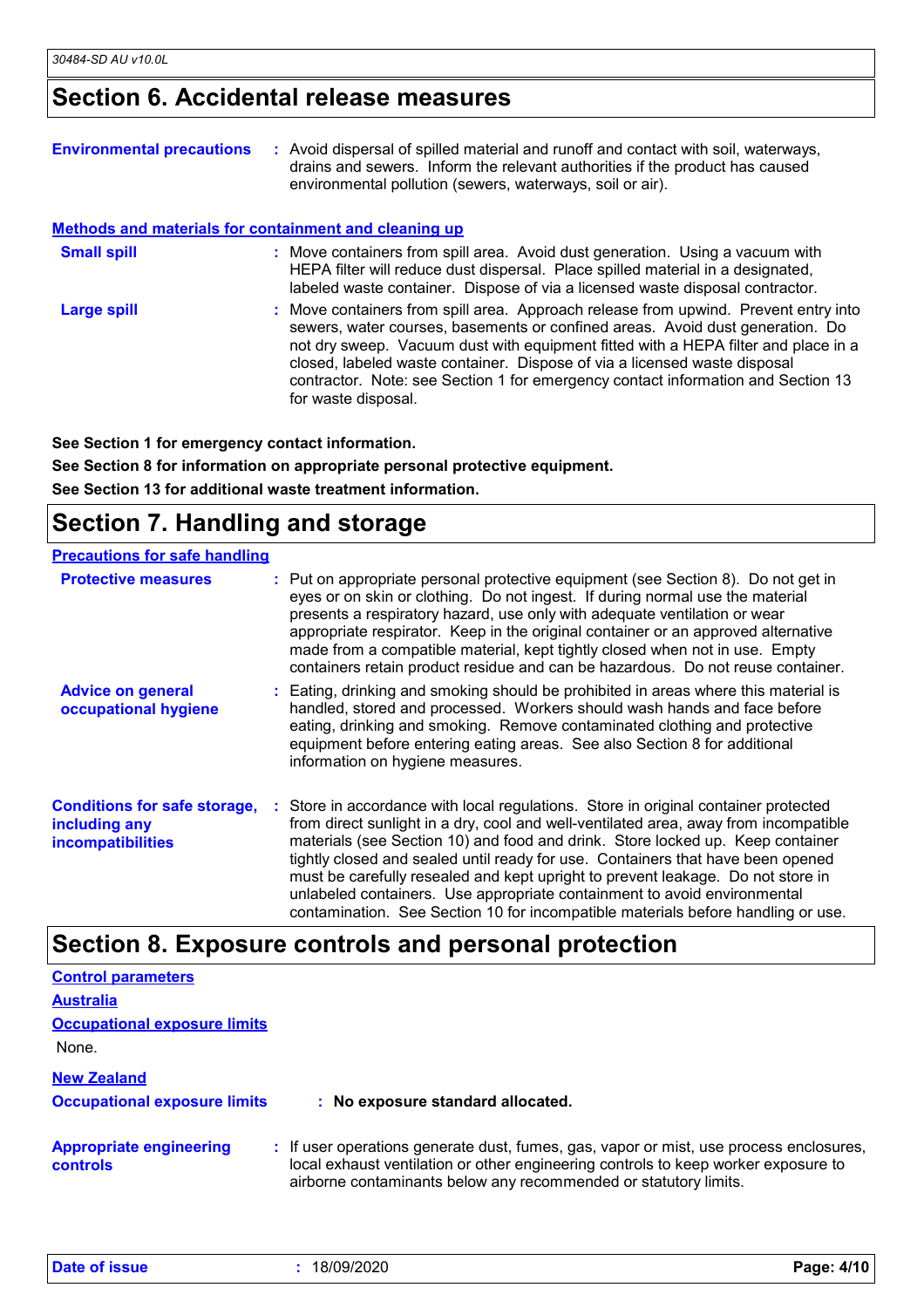## **Section 8. Exposure controls and personal protection**

|                                       | they comply with the requirements of environmental protection legislation. In some<br>cases, fume scrubbers, filters or engineering modifications to the process<br>equipment will be necessary to reduce emissions to acceptable levels.                                                                                                                                                                                                                                                                                                                                                                                 |
|---------------------------------------|---------------------------------------------------------------------------------------------------------------------------------------------------------------------------------------------------------------------------------------------------------------------------------------------------------------------------------------------------------------------------------------------------------------------------------------------------------------------------------------------------------------------------------------------------------------------------------------------------------------------------|
| <b>Individual protection measures</b> |                                                                                                                                                                                                                                                                                                                                                                                                                                                                                                                                                                                                                           |
| <b>Hygiene measures</b>               | : Wash hands, forearms and face thoroughly after handling chemical products, before<br>eating, smoking and using the lavatory and at the end of the working period.<br>Appropriate techniques should be used to remove potentially contaminated clothing.<br>Wash contaminated clothing before reusing. Ensure that eyewash stations and<br>safety showers are close to the workstation location.                                                                                                                                                                                                                         |
| <b>Eye/face protection</b>            | Safety eyewear complying with an approved standard should be used when a risk<br>assessment indicates this is necessary to avoid exposure to liquid splashes, mists,<br>gases or dusts. If contact is possible, the following protection should be worn,<br>unless the assessment indicates a higher degree of protection: chemical splash<br>goggles and/or face shield. If inhalation hazards exist, a full-face respirator may be<br>required instead.                                                                                                                                                                 |
| <b>Skin protection</b>                |                                                                                                                                                                                                                                                                                                                                                                                                                                                                                                                                                                                                                           |
| <b>Hand protection</b>                | : Chemical-resistant, impervious gloves complying with an approved standard should<br>be worn at all times when handling chemical products if a risk assessment indicates<br>this is necessary. Considering the parameters specified by the glove manufacturer,<br>check during use that the gloves are still retaining their protective properties. It<br>should be noted that the time to breakthrough for any glove material may be<br>different for different glove manufacturers. In the case of mixtures, consisting of<br>several substances, the protection time of the gloves cannot be accurately<br>estimated. |
| <b>Body protection</b>                | : Personal protective equipment for the body should be selected based on the task<br>being performed and the risks involved and should be approved by a specialist<br>before handling this product.                                                                                                                                                                                                                                                                                                                                                                                                                       |
| <b>Other skin protection</b>          | : Appropriate footwear and any additional skin protection measures should be<br>selected based on the task being performed and the risks involved and should be<br>approved by a specialist before handling this product.                                                                                                                                                                                                                                                                                                                                                                                                 |
| <b>Respiratory protection</b>         | : Based on the hazard and potential for exposure, select a respirator that meets the<br>appropriate standard or certification. Respirators must be used according to a<br>respiratory protection program to ensure proper fitting, training, and other important<br>aspects of use.                                                                                                                                                                                                                                                                                                                                       |

### **Section 9. Physical and chemical properties**

| <b>Appearance</b>                               |                                                                           |
|-------------------------------------------------|---------------------------------------------------------------------------|
| <b>Physical state</b>                           | : Solid. [Rectangular block]                                              |
| <b>Color</b>                                    | : Blue. [Dark]                                                            |
| <b>Odor</b>                                     | : Not determined                                                          |
| <b>Odor threshold</b>                           | : Not determined                                                          |
| <b>Melting point</b>                            | : Not determined                                                          |
| <b>Boiling point</b>                            | : Not determined                                                          |
| <b>Flash point</b>                              | : Not determined                                                          |
| <b>Evaporation rate</b>                         | : Not determined                                                          |
| <b>Flammability (solid, gas)</b>                | : Not determined                                                          |
| Lower and upper explosive<br>(flammable) limits | : Not determined                                                          |
| <b>Vapor pressure</b>                           | : Not determined                                                          |
| <b>Vapor density</b>                            | Not determined                                                            |
| <b>Relative density</b>                         | : Not determined                                                          |
| <b>Solubility</b>                               | : Partially soluble in the following materials: cold water and hot water. |
| <b>Solubility in water</b>                      | Not determined                                                            |

**Date of issue :** 18/09/2020 **Page: 5/10**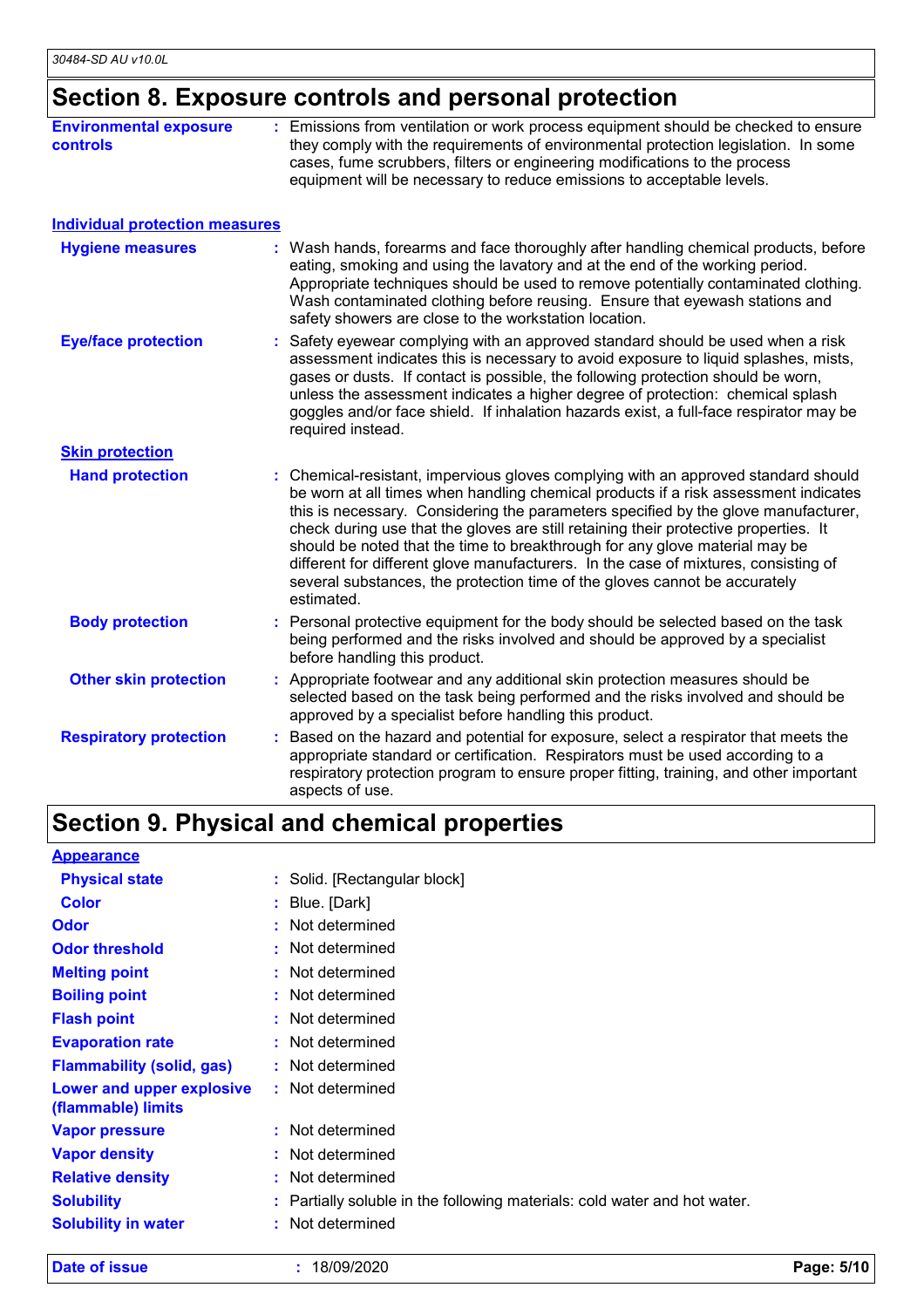### **Section 9. Physical and chemical properties**

| <b>Partition coefficient: n-</b><br>octanol/water | : Not determined  |
|---------------------------------------------------|-------------------|
| <b>Auto-ignition temperature</b>                  | : Not determined  |
| <b>Decomposition temperature</b>                  | : Not determined  |
| <b>Viscosity</b>                                  | : Not determined. |
| Flow time (ISO 2431)                              | : Not determined  |

| Section 10. Stability and reactivity                |                                                                                                           |  |  |
|-----------------------------------------------------|-----------------------------------------------------------------------------------------------------------|--|--|
| <b>Reactivity</b>                                   | : No specific test data related to reactivity available for this product or its ingredients.              |  |  |
| <b>Chemical stability</b>                           | : The product is stable.                                                                                  |  |  |
| <b>Possibility of hazardous</b><br><b>reactions</b> | : Under normal conditions of storage and use, hazardous reactions will not occur.                         |  |  |
| <b>Conditions to avoid</b>                          | : No specific data.                                                                                       |  |  |
| <b>Incompatible materials</b>                       | : No specific data.                                                                                       |  |  |
| <b>Hazardous decomposition</b><br><b>products</b>   | : Under normal conditions of storage and use, hazardous decomposition products<br>should not be produced. |  |  |

### **Section 11. Toxicological information**

#### **Information on toxicological effects**

#### **Acute toxicity**

| <b>Product/ingredient name</b>                                                  | <b>Result</b> | <b>Species</b>        | <b>Dose</b> | <b>Exposure</b> |
|---------------------------------------------------------------------------------|---------------|-----------------------|-------------|-----------------|
| sodium<br>dodecylbenzenesulfonate                                               | LD50 Oral     | Rat - Male,<br>Female | 1080 mg/kg  |                 |
| Based on Calculation Method: Harmful if swallowed.<br><b>Conclusion/Summary</b> |               |                       |             |                 |

#### **Irritation/Corrosion**

| <b>Product/ingredient name</b> | <b>Result</b>            | <b>Species</b> | <b>Score</b> | <b>Exposure</b> | <b>Observation</b> |
|--------------------------------|--------------------------|----------------|--------------|-----------------|--------------------|
| sodium                         | Eyes - Severe irritant   | Rabbit         |              | 24 hours 250    |                    |
| dodecylbenzenesulfonate        |                          |                |              | Micrograms      |                    |
|                                | Eyes - Severe irritant   | Rabbit         |              | l1 Percent      |                    |
|                                | Skin - Moderate irritant | Rabbit         |              | 124 hours 20    |                    |
|                                |                          |                |              | milligrams      |                    |
|                                | Eyes - Visible necrosis  | Rabbit         |              | 72 hours        | 6 days             |

**Conclusion/Summary**

**Skin :** Based on Calculation method: Causes skin irritation.

- **Eyes :** Based on Calculation method: Causes serious eye damage.
- **Respiratory :** No known significant effects or critical hazards.
- **Sensitization**

Not available.

| <b>Conclusion/Summary</b> |                                                     |
|---------------------------|-----------------------------------------------------|
| <b>Skin</b>               | : No known significant effects or critical hazards. |
| <b>Respiratory</b>        | : No known significant effects or critical hazards. |
| <b>Mutagenicity</b>       |                                                     |
| Not available.            |                                                     |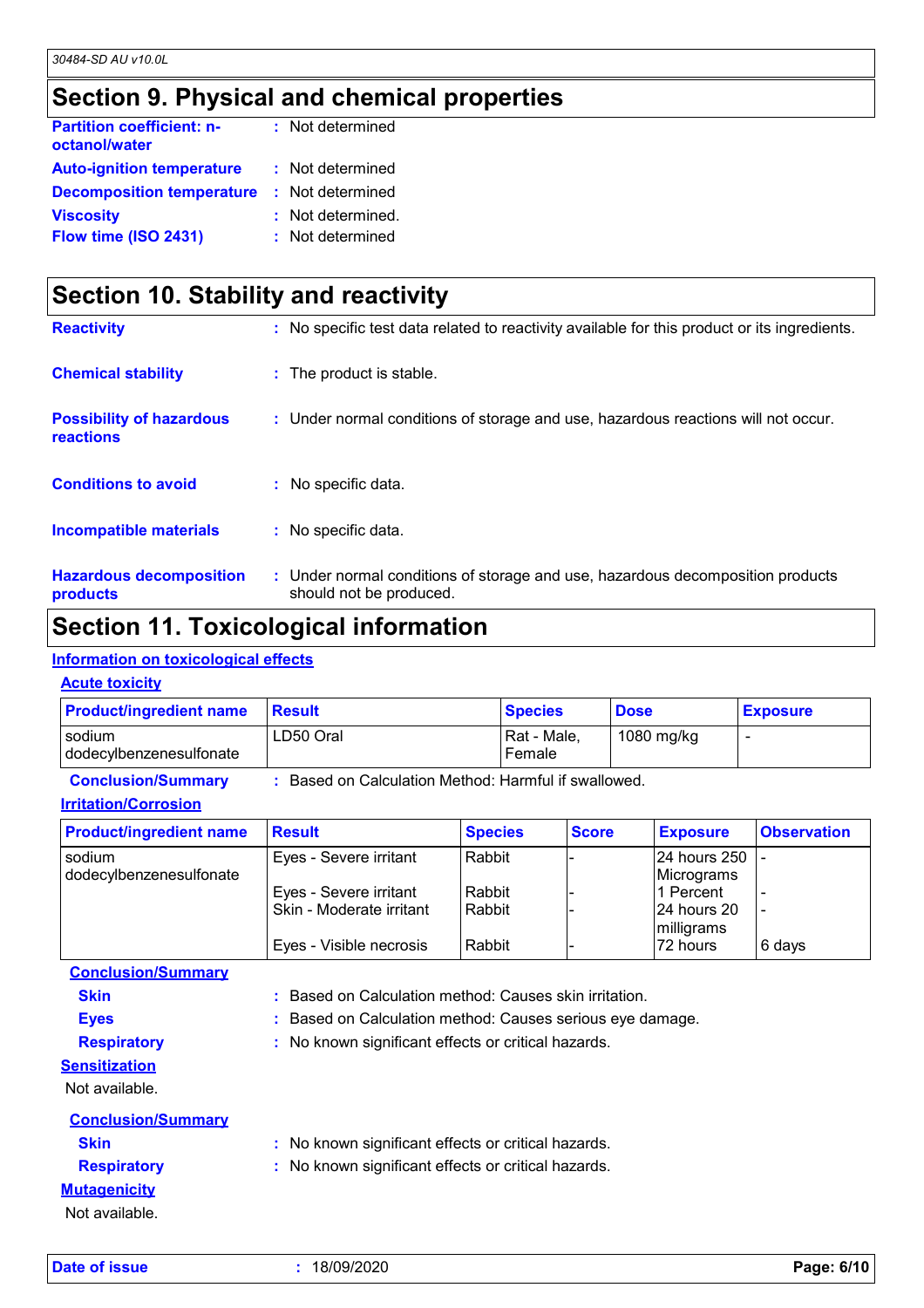# **Section 11. Toxicological information**

| <b>Conclusion/Summary</b><br><b>Carcinogenicity</b><br>Not available.                                  | : No known significant effects or critical hazards.                                                  |            |
|--------------------------------------------------------------------------------------------------------|------------------------------------------------------------------------------------------------------|------------|
| <b>Conclusion/Summary</b><br><b>Reproductive toxicity</b><br>Not available.                            | : No known significant effects or critical hazards.                                                  |            |
| <b>Conclusion/Summary</b><br><b>Teratogenicity</b><br>Not available.                                   | : No known significant effects or critical hazards.                                                  |            |
| <b>Conclusion/Summary</b><br><b>Specific target organ toxicity (single exposure)</b><br>Not available. | : No known significant effects or critical hazards.                                                  |            |
| <b>Specific target organ toxicity (repeated exposure)</b><br>Not available.                            |                                                                                                      |            |
| <b>Aspiration hazard</b><br>Not available.                                                             |                                                                                                      |            |
| <b>Information on the likely</b><br>routes of exposure                                                 | : Not available.                                                                                     |            |
| <b>Potential acute health effects</b>                                                                  |                                                                                                      |            |
| <b>Eye contact</b>                                                                                     | : Causes serious eye damage.                                                                         |            |
| <b>Inhalation</b>                                                                                      | : No known significant effects or critical hazards.                                                  |            |
| <b>Skin contact</b>                                                                                    | : Causes skin irritation.                                                                            |            |
| <b>Ingestion</b>                                                                                       | : Harmful if swallowed.                                                                              |            |
|                                                                                                        | <b>Symptoms related to the physical, chemical and toxicological characteristics</b>                  |            |
| <b>Eye contact</b>                                                                                     | : Adverse symptoms may include the following:                                                        |            |
|                                                                                                        | pain<br>watering<br>redness                                                                          |            |
| <b>Inhalation</b>                                                                                      | No specific data.                                                                                    |            |
| <b>Skin contact</b>                                                                                    | Adverse symptoms may include the following:<br>pain or irritation<br>redness<br>blistering may occur |            |
| <b>Ingestion</b>                                                                                       | : Adverse symptoms may include the following:<br>stomach pains                                       |            |
|                                                                                                        | Delayed and immediate effects and also chronic effects from short and long term exposure             |            |
| <b>Short term exposure</b>                                                                             |                                                                                                      |            |
| <b>Potential immediate</b><br>effects                                                                  | : Not available.                                                                                     |            |
| <b>Potential delayed effects</b>                                                                       | : Not available.                                                                                     |            |
| <b>Long term exposure</b>                                                                              |                                                                                                      |            |
| <b>Potential immediate</b><br>effects                                                                  | : Not available.                                                                                     |            |
| <b>Potential delayed effects</b>                                                                       | : Not available.                                                                                     |            |
| <b>Potential chronic health effects</b><br>Not available.                                              |                                                                                                      |            |
| <b>Date of issue</b>                                                                                   | 18/09/2020                                                                                           | Page: 7/10 |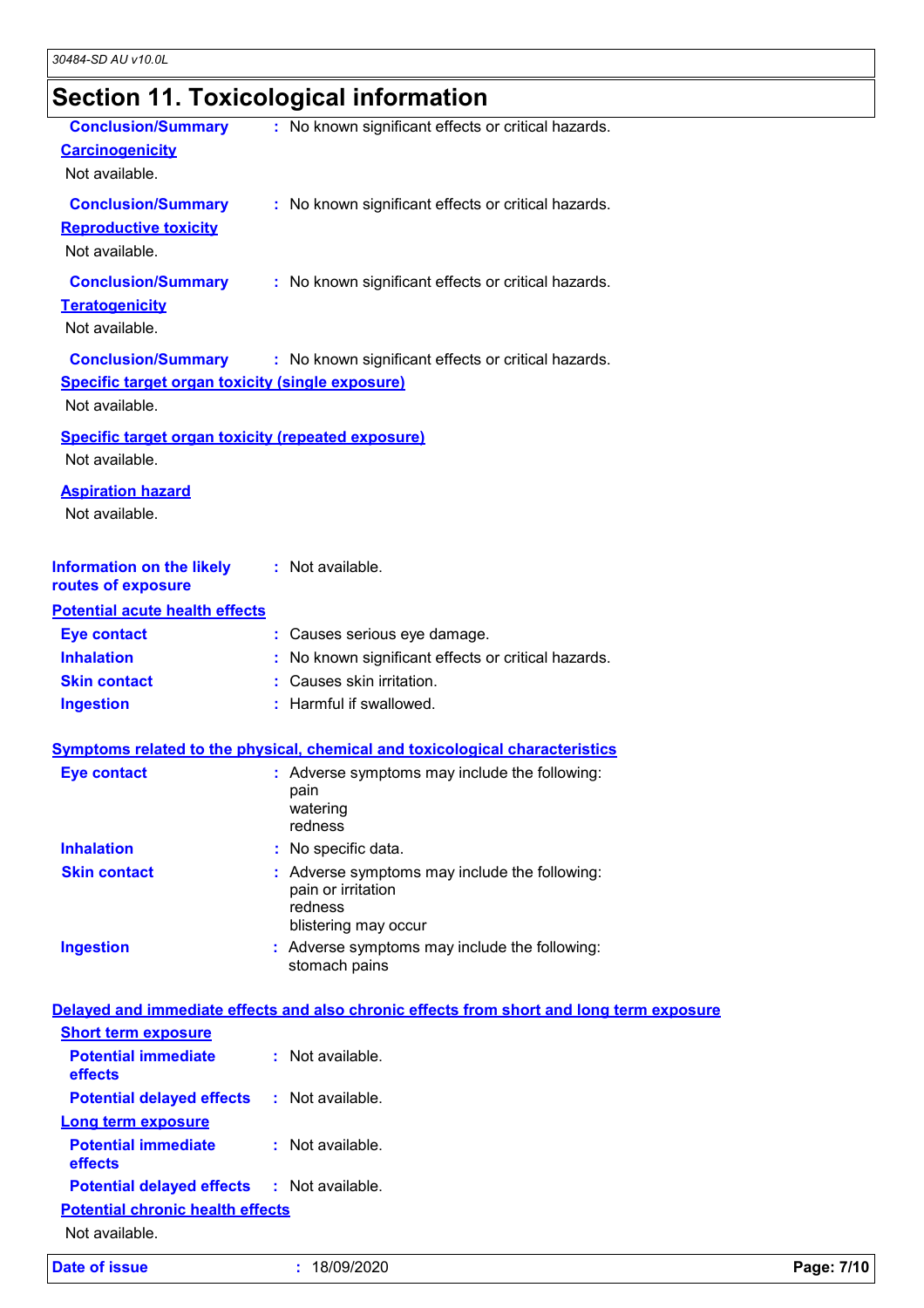### **Section 11. Toxicological information**

| <b>Conclusion/Summary</b>    | : Based on available data, the classification criteria are not met. |
|------------------------------|---------------------------------------------------------------------|
| <b>General</b>               | : No known significant effects or critical hazards.                 |
| <b>Carcinogenicity</b>       | : No known significant effects or critical hazards.                 |
| <b>Mutagenicity</b>          | : No known significant effects or critical hazards.                 |
| <b>Teratogenicity</b>        | : No known significant effects or critical hazards.                 |
| <b>Developmental effects</b> | : No known significant effects or critical hazards.                 |
| <b>Fertility effects</b>     | : No known significant effects or critical hazards.                 |

### **Numerical measures of toxicity**

#### **Acute toxicity estimates**

| <b>Route</b> | <b>ATE value</b> |
|--------------|------------------|
| Oral         | 500 mg/kg        |

### **Section 12. Ecological information**

| <b>Product/ingredient name</b>    | <b>Result</b>                     | <b>Species</b>                                                           | <b>Exposure</b> |
|-----------------------------------|-----------------------------------|--------------------------------------------------------------------------|-----------------|
| sodium<br>dodecylbenzenesulfonate | Acute EC50 29000 µg/l Fresh water | Algae - Chlorella pyrenoidosa -<br>Exponential growth phase              | 96 hours        |
|                                   | Acute EC50 7.81 mg/l Fresh water  | Crustaceans - Ceriodaphnia<br>dubia - Neonate                            | 48 hours        |
|                                   | Acute EC50 5.88 ppm Fresh water   | Daphnia - Daphnia magna                                                  | 48 hours        |
|                                   | Acute IC50 112.4 mg/l Fresh water | Algae - Pseudokirchneriella<br>subcapitata - Exponential<br>growth phase | 72 hours        |
|                                   | Acute LC50 1.18 ppm Fresh water   | Fish - Lepomis macrochirus                                               | 96 hours        |

**Conclusion/Summary :** Based on available data, the classification criteria are not met.

#### **Persistence and degradability**

Not available.

**Toxicity**

#### **Bioaccumulative potential**

| <b>Product/ingredient name</b>    | $\blacksquare$ Log $\mathsf{P}_{\mathsf{ow}}$ | <b>BCF</b> | <b>Potential</b> |
|-----------------------------------|-----------------------------------------------|------------|------------------|
| sodium<br>dodecylbenzenesulfonate | .96                                           |            | low              |

#### **Soil/water partition coefficient (Koc) :** Not available. **Mobility in soil**

**Other adverse effects** : No known significant effects or critical hazards.

### **Section 13. Disposal considerations**

| <b>Disposal methods</b> | : The generation of waste should be avoided or minimized wherever possible.            |
|-------------------------|----------------------------------------------------------------------------------------|
|                         | Disposal of this product, solutions and any by-products should at all times comply     |
|                         | with the requirements of environmental protection and waste disposal legislation       |
|                         | and any regional local authority requirements. Dispose of surplus and non-             |
|                         | recyclable products via a licensed waste disposal contractor. Waste should not be      |
|                         | disposed of untreated to the sewer unless fully compliant with the requirements of     |
|                         | all authorities with jurisdiction. Waste packaging should be recycled. Incineration or |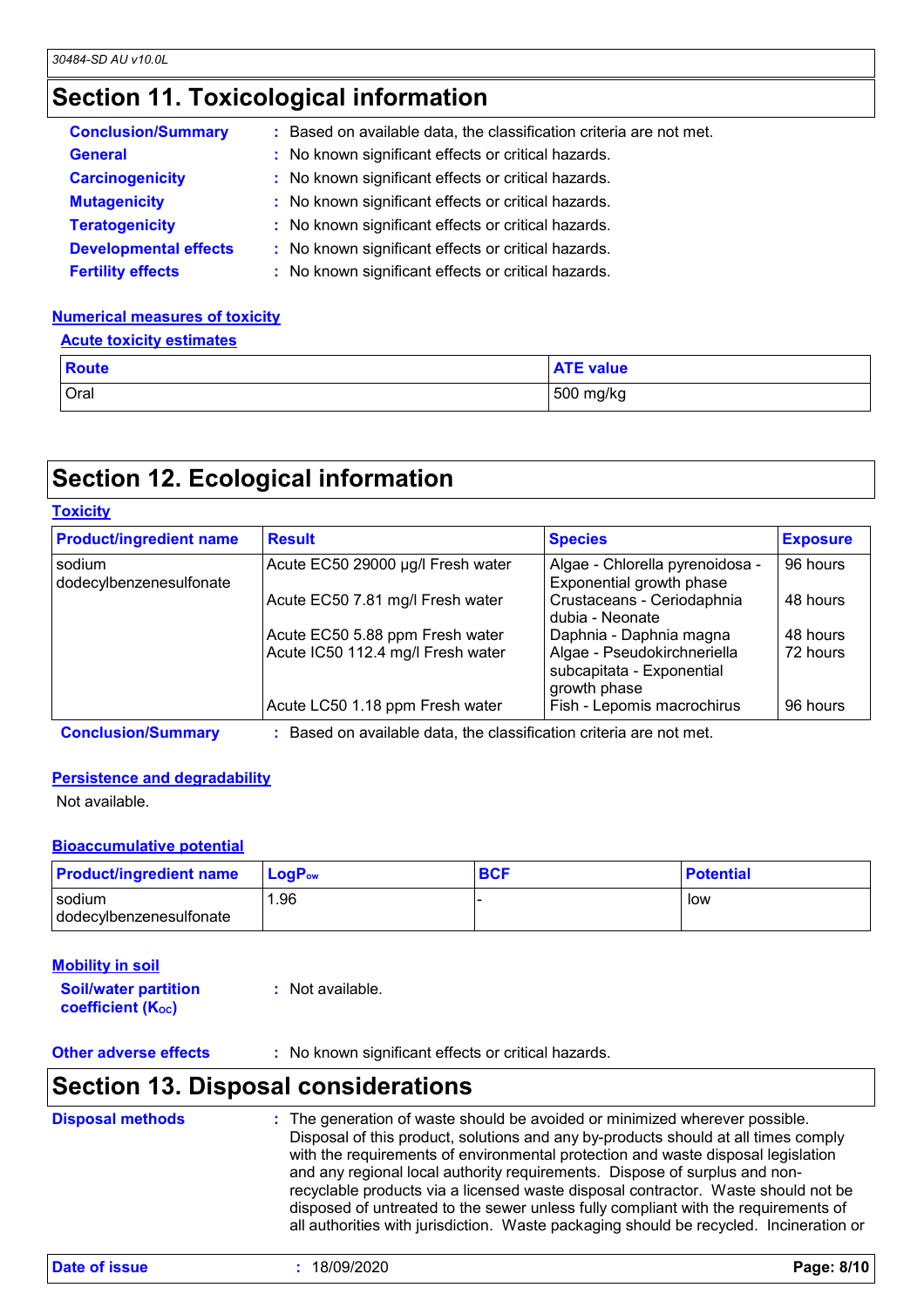### **Section 13. Disposal considerations**

landfill should only be considered when recycling is not feasible. This material and its container must be disposed of in a safe way. Care should be taken when handling emptied containers that have not been cleaned or rinsed out. Empty containers or liners may retain some product residues. Avoid dispersal of spilled material and runoff and contact with soil, waterways, drains and sewers.

### **Section 14. Transport information**

|                                      | <b>ADG</b>               | <b>ADR/RID</b>           | <b>IMDG</b>    | <b>IATA</b>    |
|--------------------------------------|--------------------------|--------------------------|----------------|----------------|
| <b>UN number</b>                     | Not regulated.           | Not regulated.           | Not regulated. | Not regulated. |
| <b>UN proper</b><br>shipping name    |                          | -                        |                |                |
| <b>Transport hazard</b><br>class(es) | $\overline{\phantom{a}}$ |                          |                |                |
| <b>Packing group</b>                 | $\overline{\phantom{0}}$ | $\overline{\phantom{0}}$ |                |                |
| <b>Environmental</b><br>hazards      | No.                      | No.                      | No.            | No.            |

**Special precautions for user Transport within user's premises:** always transport in closed containers that are **:** upright and secure. Ensure that persons transporting the product know what to do in the event of an accident or spillage.

**Transport in bulk according :** Not available. **to IMO instruments**

### **Section 15. Regulatory information**

**Standard for the Uniform Scheduling of Medicines and Poisons**

Not scheduled

|--|

No listed substance

| <b>Australia inventory (AICS)</b>                           | : All components are listed or exempted. |
|-------------------------------------------------------------|------------------------------------------|
| <b>New Zealand Inventory of</b><br><b>Chemicals (NZIoC)</b> | : All components are listed or exempted. |
| <b>HSNO Group Standard</b>                                  | : Cleaning Products (Subsidiary Hazard)  |
| <b>HSNO Approval Number</b>                                 | : HSR002530                              |
| <b>Approved Handler</b><br><b>Requirement</b>               | : No.                                    |
| <b>Tracking Requirement</b>                                 | : No.                                    |

### **Section 16. Any other relevant information**

| <b>Key to abbreviations</b> | : ADG = Australian Dangerous Goods<br>ATE = Acute Toxicity Estimate<br>BCF = Bioconcentration Factor<br>GHS = Globally Harmonized System of Classification and Labelling of Chemicals<br>IATA = International Air Transport Association<br>IBC = Intermediate Bulk Container<br><b>IMDG = International Maritime Dangerous Goods</b><br>LogPow = logarithm of the octanol/water partition coefficient<br>MARPOL = International Convention for the Prevention of Pollution From Ships,<br>1973 as modified by the Protocol of 1978. ("Marpol" = marine pollution) |
|-----------------------------|-------------------------------------------------------------------------------------------------------------------------------------------------------------------------------------------------------------------------------------------------------------------------------------------------------------------------------------------------------------------------------------------------------------------------------------------------------------------------------------------------------------------------------------------------------------------|
|                             |                                                                                                                                                                                                                                                                                                                                                                                                                                                                                                                                                                   |